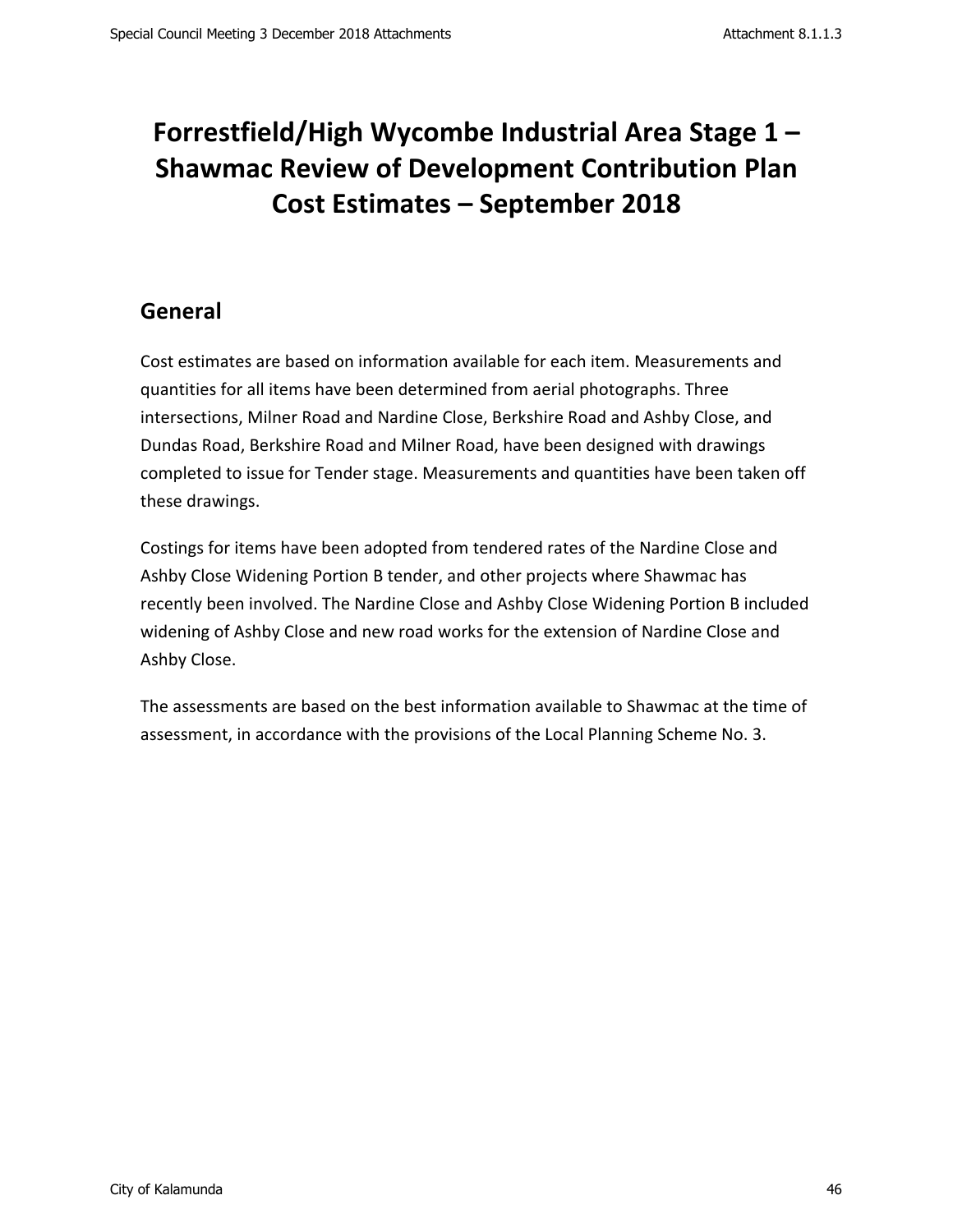#### **Estimates Summary**

#### **1. Berkshire Road Upgrade.**

The estimate allows for the widening of the existing footpath and adjustment of services as required

An existing path extends from Milner road to Ashby Crescent. The existing path is to be retained. 

The path is assumed to be 1800mm wide concrete for the full length, measured off aerial photos at approximately 900 metres. The path is to be widened with concrete to 2500mm. 

The widening of the path is assumed to be acceptable, noting the widening will result in a longitudinal joint for the extent of the path. Research indicates that the widening of a footpath/dual- use-path is acceptable practice in other local authorities.

The estimate has been reduced from  $$261,211.23$  to  $$90,864.86$ . The main factor in the reduction is the change from removing the existing footpath and installing a new path to retaining the existing footpath and widening.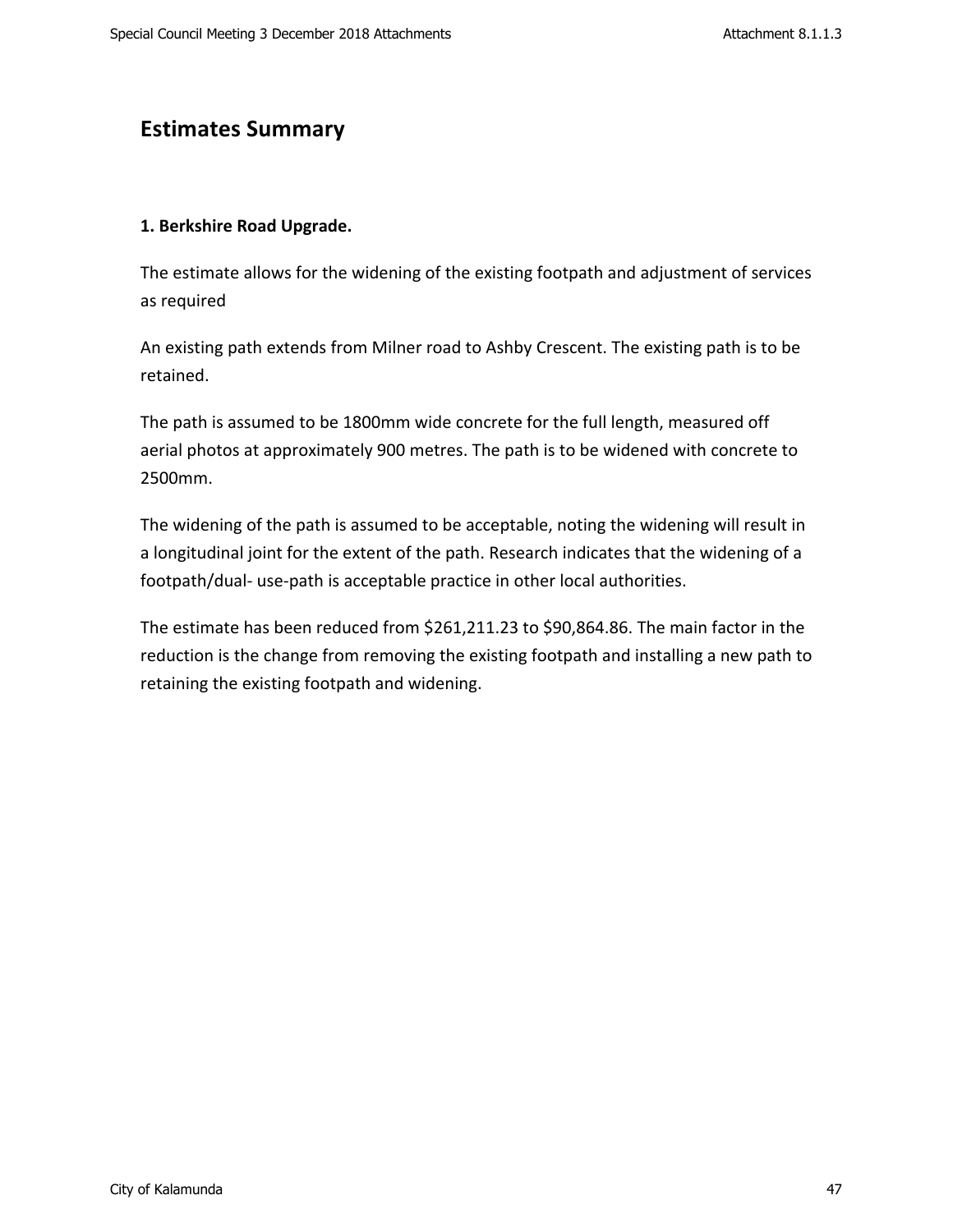#### **2. Milner Road Widening and Upgrade.**

The estimate allows for the road widening on both sides of the existing road, adjustment of services, reinstatement of crossovers, footpath installation and drainage works as required.

Milner Road widening be provide for the existing 8.0 meter wide pavement to be widened 1.00m each side, and the full width 10.0m wide pavement to be resurfaced with asphalt.

There are two sections allowed for in the calculations.

Section Dundas - Nardine: 260m approximate length. Extends from the limit of works for the Dundas-Berkshire- Milner intersection works to the limit of works for the Milner-Nardine intersection

Section Nardine - Sultana West: 300m approximate length. Extends from the limit of works for the Milner-Nardine intersection to the limit of works for the Milner-Sultana west intersection.

The estimate has been reduced from \$795,789.87 to \$734,396.15. The main factors in the reduction is the reduction of the rate for demolishing and disposing of redundant footpaths and the removal of the supply and planting of trees. Note a higher contingency of 20% has been applied to accommodate potential pavement conditions requiring replacement or upgrading. A geotechnical assessment of pavement conditions is recommended to be undertaken at the time design drawings are being prepared.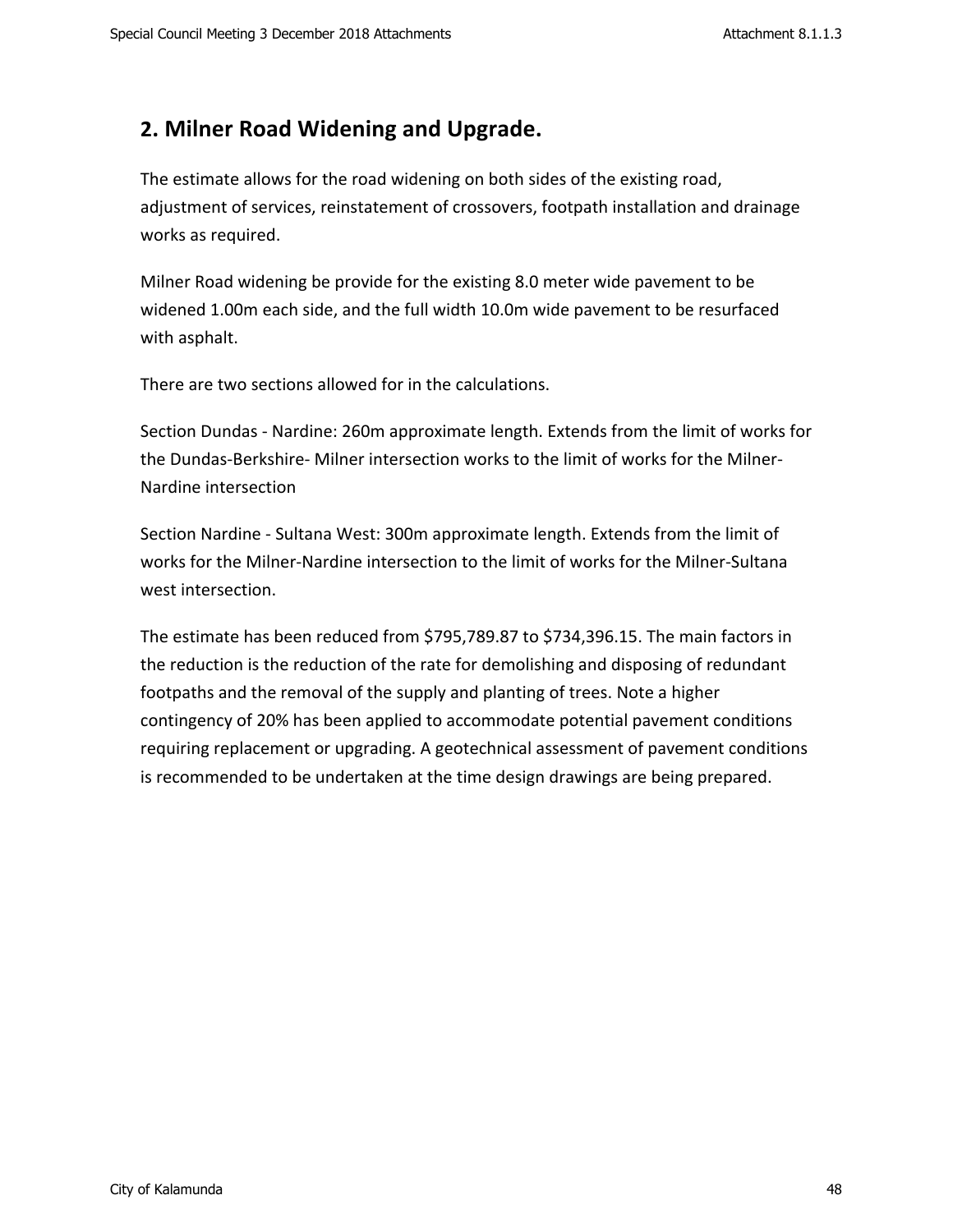# **3. Bonser Road (Road 1) Construction.**

The estimate allows for construction of a new road, adjustment of services, clearing, footpath, drainage works and installation of trees as required.

Proposed is a new road with a pavement width of 10.0m, full kerbing and 2.5m. wide concrete path. The new road connects between Berkshire Road and Nardine Close, a distance of 350m. Tree planting has been included in the estimate.

The estimate has been reduced from \$548,977.58 to \$485,349.23. The main factors in the reduction is the removal of imported fiil and a reduction in the quantity of trees required.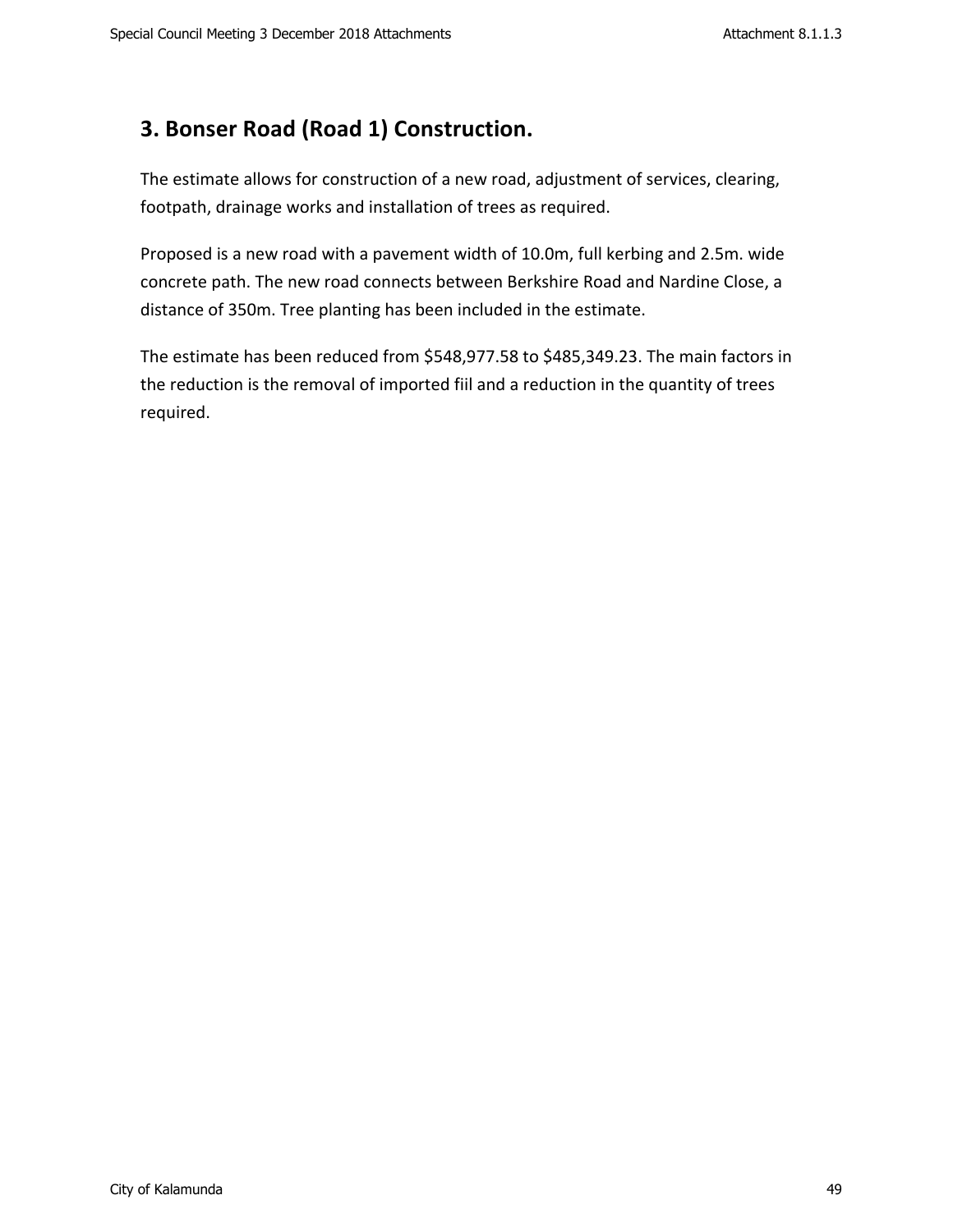# **4. Road 2A (Nardine Close Extension) Construction.**

The estimate allows for construction of a new road, adjustment of services, clearing, footpath, drainage works and installation of trees as required.

Proposed is a new road with a pavement width of 10.0m, full kerbing and 2.5m wide concrete path. The new road connects between the recently constructed Ashy-Nardine intersection, ending as a cul-de-sac at the northern boundary of Lot 51 Sultana West Road, a distance of approximately 440m. Tree planting is not included.

The estimate has been increased from \$1,044,996 to \$1,108,187.62.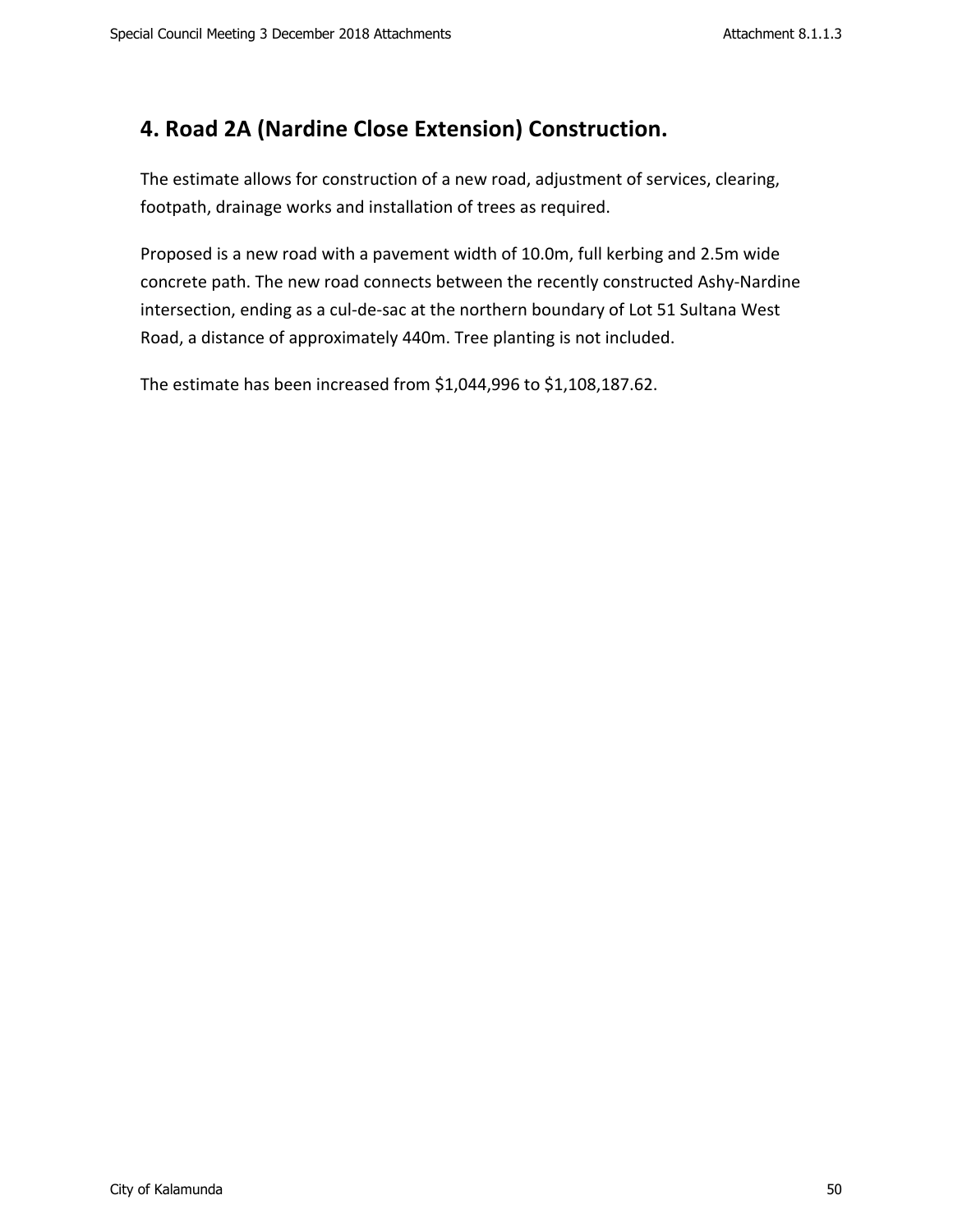### **5. Sultana West Road Widening and Upgrade.**

Following Council clarification on 04/09/2018 the estimate now allows for the full scope of road works. The estimate allows for road widening on both sides of the existing road, adjustment of services, reinstatement of crossovers, footpath installation and drainage works as required.

The total length of Sultana Road West from Milner Road to its termination at Roe Highway is 1170 metres. The estimate is based on the length proposed under the Forrestfield North Residential Precinct (800m).

The estimate has been increased from  $$1,026,535.82$  to  $$1,508,028.26$ . The main factor is the change from costing the southern side of the road widening to the costing of the full works.

The applicable costs are 50% under Schedule 12 of the Scheme.

Note a higher contingency of 20% has been applied to accommodate potential pavement conditions requiring replacement or upgrading. A geotechnical assessment of pavement conditions is recommended to be undertaken at the time design drawings are being prepared.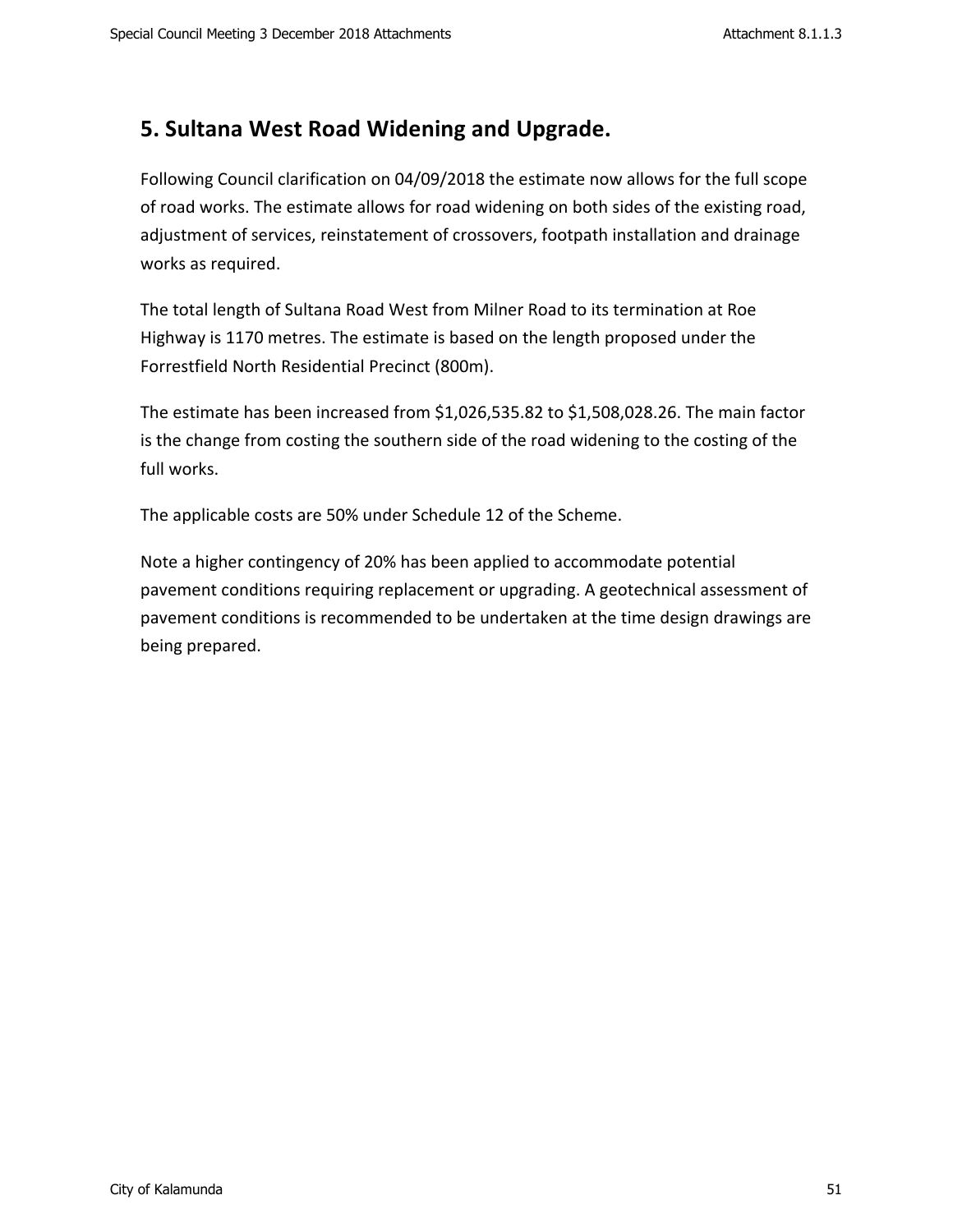## **6. Nardine – Milner Intersection Upgrade.**

Upgrading of intersection Involving widening, reshaping and resurfacing of existing pavement. Western Power asset relocation has been completed. Works to tie in to recently completed Portion A works in Nardine Close. Design drawings have been reviewed by Council.

The estimate has been increased from \$406,911.90 to \$450,018.83. The increase is caused by a combination of items including an increase in the quantity of existing footpath to be removed, increases in the rate for converting maholes to side entry pits, and increase in the rate for adjustment of Water Corporation maintenance shaft covers.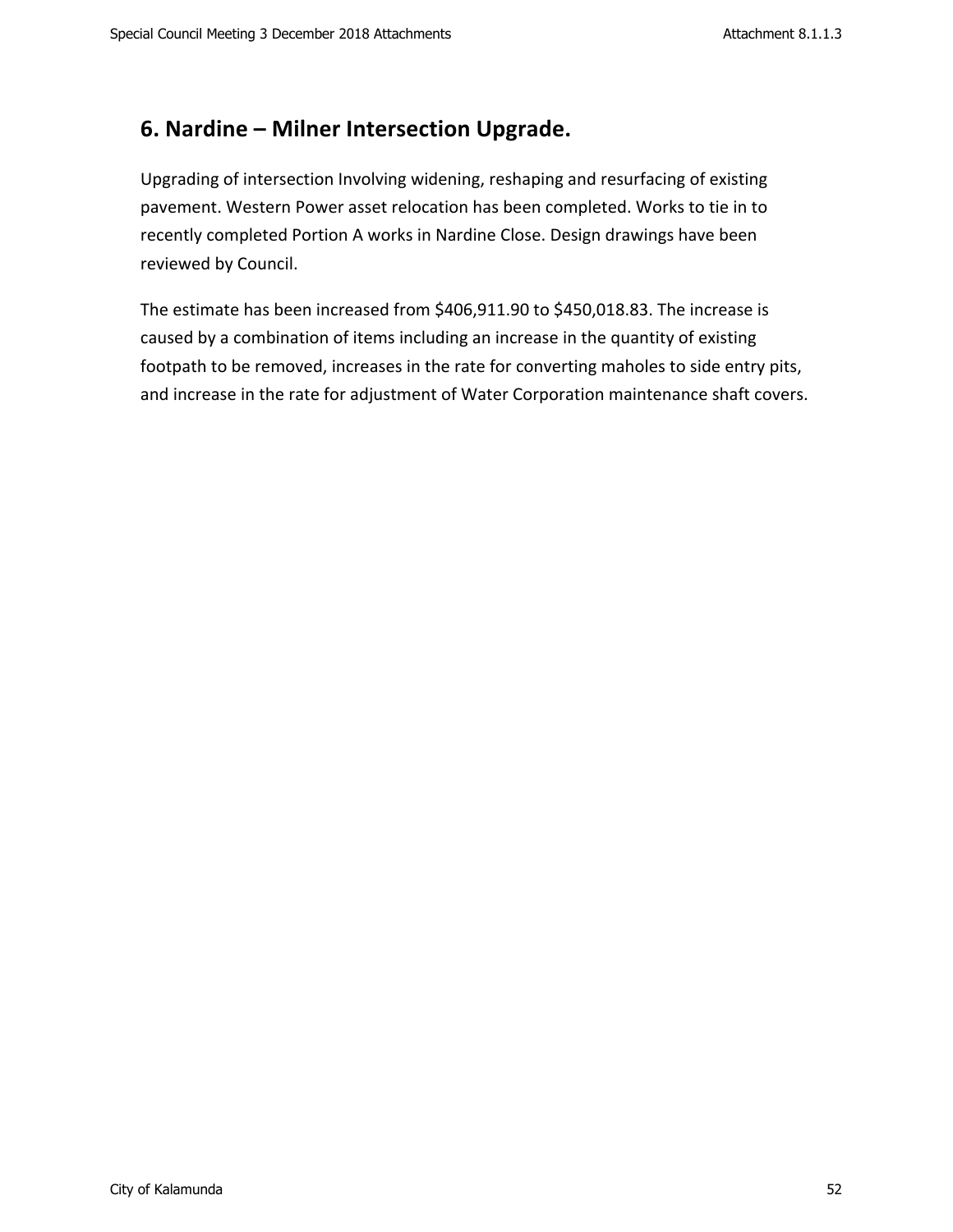# **7. Ashby – Berkshire Intersection Upgrade.**

Upgrading of intersection involving widening, reshaping and resurfacing of existing pavement. Western Power asset relocation has been completed. Works to tie in to recently completed Portion B works in Ashby Close. Design drawings have been reviewed by Council.

The estimate has been reduced from \$210,254.39 to \$209,207.31. The main factor in the reduction is the removal of clearing and reduction in valve relocation rate balanced with the addition of keyed kerbing.